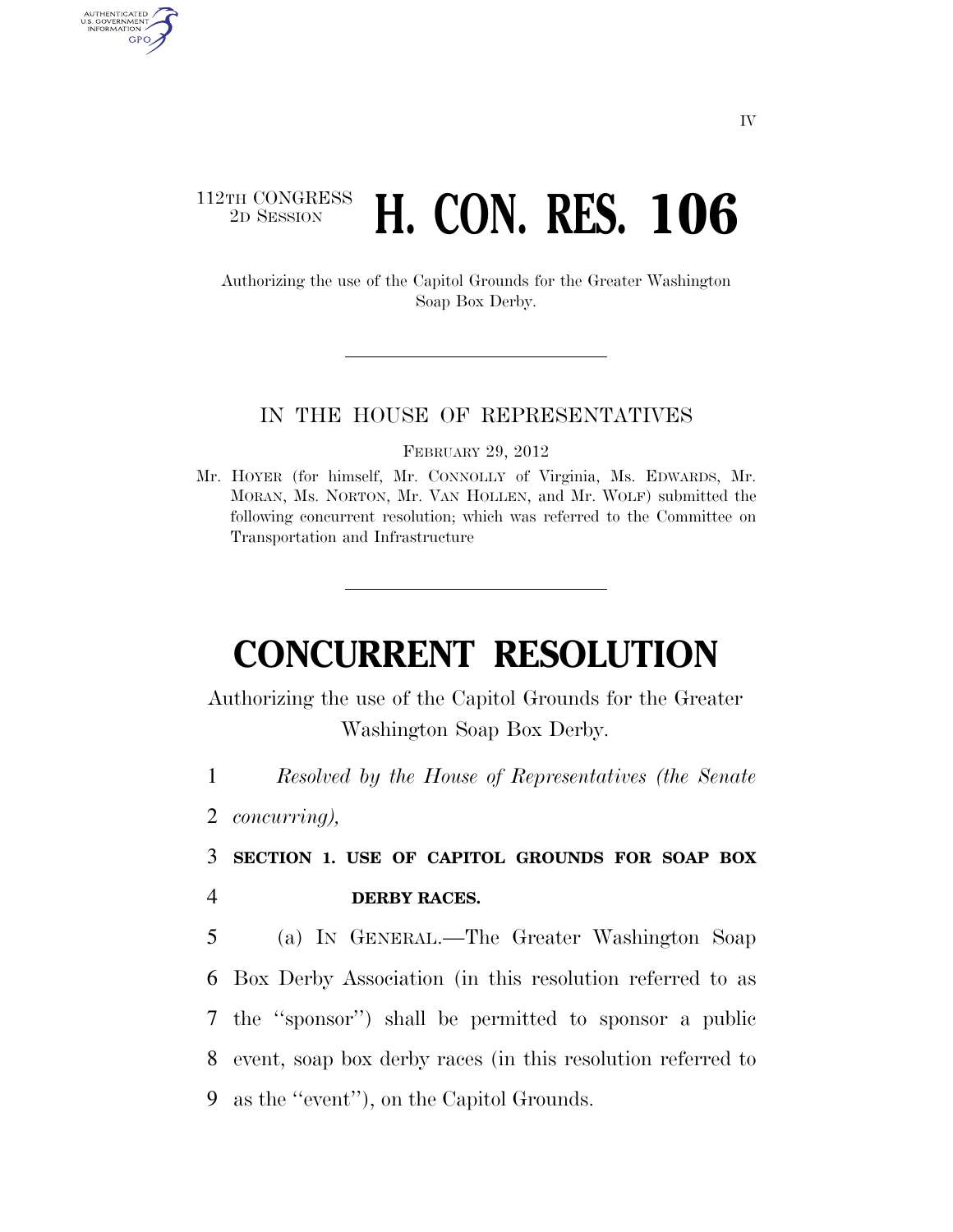(b) DATE OF EVENT.—The event shall be held on June 16, 2012, or on such other date as the Speaker of the House of Representatives and the Committee on Rules and Administration of the Senate jointly designate.

## **SEC. 2. TERMS AND CONDITIONS.**

 (a) IN GENERAL.—Under conditions to be prescribed by the Architect of the Capitol and the Capitol Police Board, the event shall be—

 (1) free of admission charge and open to the public; and

 (2) arranged not to interfere with the needs of Congress.

 (b) EXPENSES AND LIABILITIES.—The sponsor shall assume full responsibility for all expenses and liabilities incident to all activities associated with the event.

### **SEC. 3. EVENT PREPARATIONS.**

 Subject to the approval of the Architect of the Cap- itol, the sponsor is authorized to erect upon the Capitol Grounds such stage, sound amplification devices, and other related structures and equipment as may be required for the event.

# **SEC. 4. ADDITIONAL ARRANGEMENTS.**

 The Architect of the Capitol and the Capitol Police Board are authorized to make such additional arrange-ments as may be required to carry out the event.